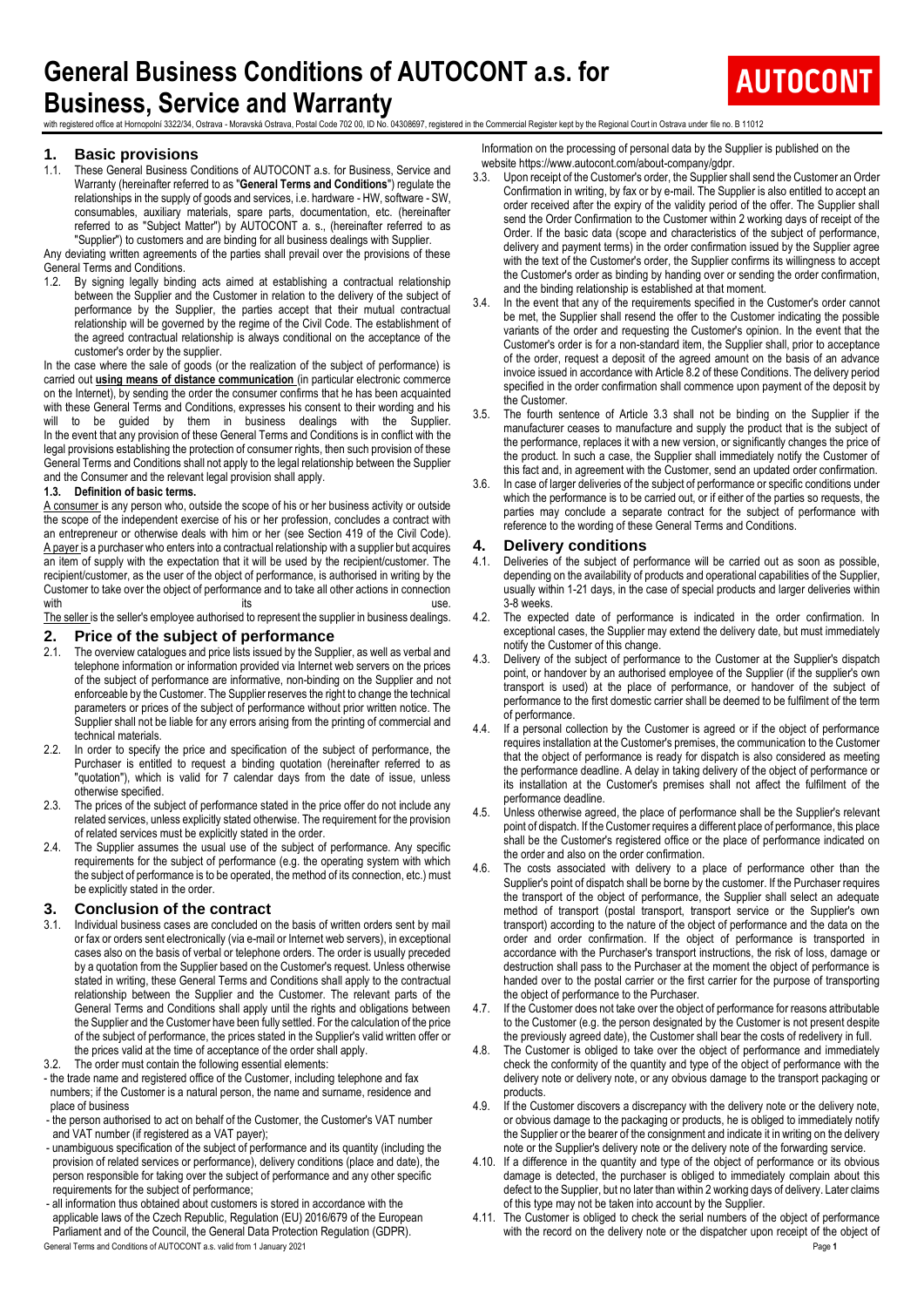performance, its inspection and subsequent commissioning. He shall notify the Supplier of the difference detected within 3 working days of taking delivery of the object of performance at the latest. The Supplier shall then ensure that the correction is made and a new delivery note or dispatch note sent within 10 working days. If the Customer does not notify the difference in time, the difference between the serial number of the product and the serial number stated on the delivery note or dispatch note shall be grounds for rejection of the claim.

4.12. At the time of sale, the Customer is informed about the collection points for the collection of used electrical equipment.

## **5. Order cancellation by the customer**

- 5.1. Upon acceptance of the order by the Supplier pursuant to Article 3.3, the change or cancellation of the order must be discussed with the relevant sales representative.
- 5.2. The Supplier is entitled to charge the Customer a cancellation fee of up to 50% of the price of the subject of performance or the cancelled part thereof to cover the costs reasonably incurred in connection with the change or cancellation of the order.

# **6. Installation of the object of performance** 6.1. If the Customer requires installation of the subject of performance

- If the Customer requires installation of the subject of performance, or if the subject of performance requires installation at the Customer's premises, this is carried out for a fee, usually at the time of delivery of the subject of performance or at a time agreed with the Supplier's authorised person. The Customer undertakes to ensure that the object of performance is properly stored in a manner appropriate to its nature and value until the object of performance is installed.
- 6.2. If the Customer requires the installation of the subject of performance, it is obliged in such a case to ensure the access of persons authorised by the Supplier to the premises where the subject of performance is to be installed and to create the necessary conditions for the installation (in particular to ensure appropriate cooperation, knowledge of access passwords to the computer network, information on the configuration of the existing system, backup of existing data on the equipment concerned, etc.). The scope of the conditions is based on common practice and will be specified by an authorised person of the Supplier.
- 6.3. If the Customer fails to provide the Supplier with the required cooperation or fails to create the conditions for the successful installation of the subject of performance within the meaning of the preceding article, the Supplier shall be entitled to charge the Customer for the costs associated with the unsuccessful installation according to the Supplier's applicable price list. If a new attempt by the Supplier to install the object of performance at the Customer's premises remains unsuccessful for reasons attributable to the Customer, the Supplier shall be entitled to refuse to install the object of performance. The Supplier's obligation to install the object of performance shall be deemed to have been fulfilled on the date on which a repeated attempt to install the object of performance at the Customer's premises remains unsuccessful.
- 6.4. Installations at the Customer's premises are normally carried out during normal working hours, i.e. Mon - Fri between 8:00 a.m. and 5:00 p.m. If for operational reasons on the customer's side it is necessary to carry out the installation outside these hours, it is necessary that this requirement is indicated on the order or order confirmation and is therefore included in the agreed price. If the Customer additionally requires the installation of the object of performance outside standard working hours, the parties to this contractual relationship shall agree on the terms of such installation.
- 6.5. The installation of the subject of performance shall be deemed to be completed by demonstration that the relevant product is working properly according to the documentation provided or by other demonstration of standard operating condition, except as provided in Article 6.3.

## **7. Functionality of the object of performance 7.1** The Supplier shall not be liable for the suitability of the Deliverables is

- The Supplier shall not be liable for the suitability of the Deliverables for a particular purpose of use and for the possibility of use in the Customer's existing system unless this is stated in writing in the Tender, Order Confirmation or other written agreement. In any dispute as to the scope of the term customary use, the interpretation given by the Supplier's statutory body shall apply.
- 7.2. If the Customer requires the installation of the object of performance contrary to the usual use or agreement, although the Supplier has been notified of this fact, the Supplier shall be entitled to:
- propose a feasible method of installation of the subject of performance;
- propose additions to the subject of performance, or carry out the necessary system measures to make the subject of performance operational (update-upgrade of drivers, change of configurations, etc.);
- to refuse the installation of the object of performance for impossibility.

The costs incurred by the Supplier in dealing with this situation shall be borne by the Customer.

7.3. The impossibility of installing the subject of performance in a manner not agreed in advance and indicated on the order confirmation cannot be a reason for withdrawal from this contractual relationship by the Customer.

## **8. Payment terms and transfer of ownership**

- 8.1. The usual terms of payment for deliveries of the Supplier's standard product range are payment in advance or payment in cash on delivery of the goods. Other payment terms may be agreed in the framework or purchase contract signed by the Supplier's statutory representative.
- 8.2. In the event that the Customer orders a non-standard item of performance (e.g. custom PC configurations, non-standard components, peripherals or other equipment, or software), the Customer's order may be accepted and confirmed only after the Customer has made a deposit of at least 30% of the price of the nonstandard item of performance.
- General Terms and Conditions of AUTOCONT a.s. valid from 1 January 2021 Page **2** 8.3. If the Customer requires a modification of the usual payment terms, these must be discussed with the Supplier's sales representative and the agreed terms must be

stated in the order. Adjustment of the payment terms may affect the agreed price of the subject of performance.

- 8.4. If the Customer is unable to pay the invoice issued by the Supplier within the due date indicated on the invoice for any reason, or is in default of any other payment to the Supplier, the Customer shall immediately contact the Supplier's sales department and propose a change in the payment terms. If no agreement is reached on a change in the payment terms, the Supplier shall be entitled to charge the Customer a contractual penalty of 0.1% of the amount due, including VAT, for each day of delay from the date of the original due date of the obligation until it is paid in full. The contractual penalty shall be payable on the basis of invoicing by the Supplier, provided that the application of the contractual penalty shall be without prejudice to the Supplier's right to compensation for damages in full.
- 8.5. The obligation of the Customer to pay his obligation to the supplier in due and timely manner is fulfilled on the date of crediting the agreed amount paid to the Supplier's account indicated on the invoice.
- 8.6. If the Customer makes payment in cash, the Supplier shall issue a cash receipt to the Customer with the number of the advance invoice or the invoice to which the cash receipt relates. The invoice or advance invoice indicating the payment condition 'in cash' shall be the basis for payment and not proof of payment in cash.
- 8.7. The risk of damage to the object of performance shall pass to the Customer at the time of acceptance, except as provided in the last sentence of Article 4.6. Until full payment of the performance price, the object of performance is the property of the Supplier, even if it is incorporated into a system owned by the Customer or used by the Customer. Until the transfer of ownership of the object of performance to the purchaser, any pledging of the object of performance or the establishment of a security transfer of the right or other binding relationship to the object of performance by the Customer in favour of a third party without the consent of the Supplier is excluded, as is any disposal of the object of performance for which the Customer is liable.
- 8.8. If the Supplier is entitled to take back the object of performance for non-payment of the price of performance, the Purchaser grants the Supplier an irrevocable right of entry at the usual time to the premises where the object of performance is located for the purpose of removing the object of performance.
- 8.9. If the Customer fails to fulfil its obligation to pay the price for the subject of performance on time and in full, the Supplier is entitled to suspend the provision of performance or services related to the subject of performance (e.g. warranty service) until the Customer's obligation is paid in full, including agreed interest (penalties) or contractual penalties for late payment.

## **9. Warranty**

## **9.1. Content of the guarantee:**

- 9.1.1. The Supplier shall provide a warranty for individual goods and other individual items of performance, excluding software (hereinafter referred to as "goods/parts") specified in the invoice or other accounting document and at the same time in the relevant document of delivery of the goods/parts, i.e. in the delivery note or dispatch note or in the PC assembly production sheet or in the service report, in which the serial numbers of the delivered goods/parts are indicated. The goods are not software, the supplier only transfers user rights to the software (see below). The provision of the guarantee is without prejudice to the rights of the consumer as purchaser which are attached to the purchase of the goods under specific legislation.
- 9.1.2. The length of the warranty period of the goods/parts may be determined differently for individual parts of the goods/parts and is indicated on the delivery note or dispatch note or on the PC assembly manufacturing sheet or service report. In those legal relationships to which special provisions on the sale of goods in commerce under the Civil Code apply, the statutory warranty period for consumer goods shall be 24 months, unless the Civil Code expressly provides otherwise in specific cases.
- 9.1.3. For some goods/parts, an extension of the length or extension of the scope of the warranty can be purchased, and the extended content and terms of the warranty are also governed by the relevant registration terms (e.g. Toshiba notebooks) or the contractual agreement on the extension of the warranty. The deviating provisions of the registration conditions (as per the registration card) or the contractual arrangement for warranty extension shall prevail over the provisions of these General Terms and Conditions, otherwise these General Terms and Conditions shall apply.
- 9.1.4. Statutory warranty: for the sale of goods subject to the special provisions on the sale of goods in commerce under the Civil Code, the provisions of Sections 2158 to 2174 of the Civil Code (special provisions on the sale of goods in commerce) apply to the first 24 months of the total warranty period provided by the Supplier. After the expiry of the statutory warranty, the Customer's claims are governed by the content of the contractual (extended) warranty under these General Terms and Conditions. The sale of second-hand goods is not covered by the statutory guarantee.

The Customer's claims under the quality guarantee in the case of sales of goods not covered by the special provisions on the sale of goods in commerce under the Civil Code are governed by the content of the contractual guarantee under these General Terms and **Conditions** 

9.1.5. Lifetime of the goods: there is no confusion between the lifetime of the product, i.e. the period of time for which the product, given its characteristics, its purpose and the variation in the intensity of its use, can last if properly used and cared for, and the warranty period within which defects in the product can be claimed, i.e. defects that have their origin in the manufacture, the materials used or the method of processing.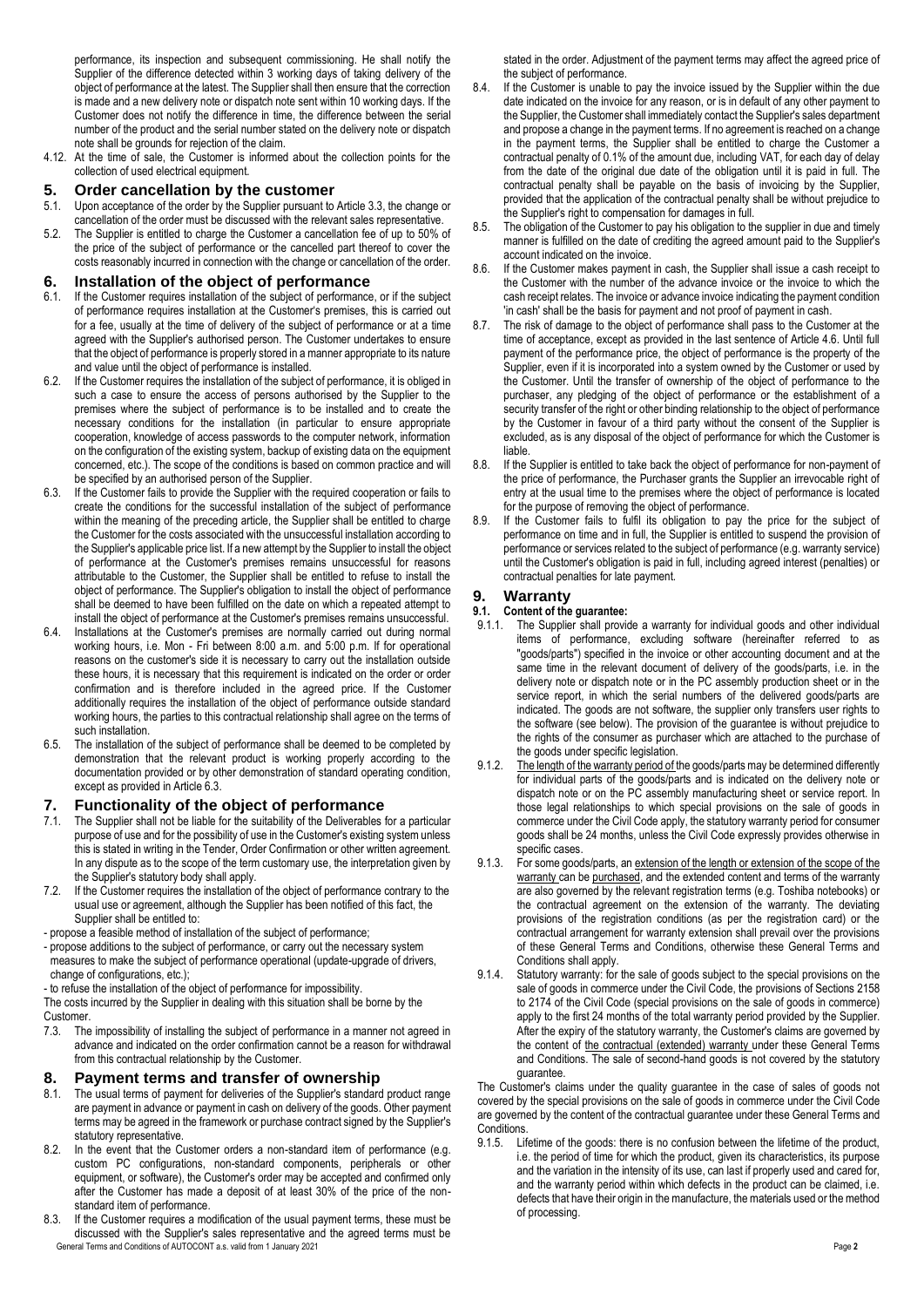Claims of such parameters that are not specified for the product in the instructions or other commercial and technical documentation of the manufacturer or in binding technical standards cannot be considered as a contradiction with the purchase or other contract.

- 9.1.6. Contractual guarantee: the contractual guarantee applies in the case of sales of goods that are not subject to the special provisions on the sale of goods in commerce under the Civil Code and also applies for the period of the guarantee provided by the Supplier that exceeds the length of the statutory guarantee period in the case of sales of goods that are subject to the special provisions on the sale of goods in commerce under the Civil Code (i.e. for the period of the so-called extension of the guarantee). The contractual guarantee and the statutory liability for defects shall only entitle the Customer to have the defects (labour and material) covered by the guarantee and occurring during the guarantee period on the goods/parts repaired free of charge, provided that the guarantee conditions set out below are complied with; in the case of irremovable defects, the Customer shall only be entitled to have the goods/parts replaced with goods/parts of the same parameters (if this is no longer possible or economic due to the speed of innovation, then better parameters). Under the contractual guarantee, the defect in the goods/parts shall be remedied by repair or, if this is not possible or economical, by replacement of the goods/parts with goods of the same kind and of the same or better parameters; the repair of the defective part of the goods/parts may be carried out by replacing the part with the same part and, if the manufacturer or supplier does not have such a part available, with a part of similar or better parameters so as to restore the functionality of the goods/parts to be repaired.
- 9.1.7. The contractual warranty covers defects that originate in the manufacture, material or workmanship used, assembly or installation of the goods/parts by the Supplier. The Supplier shall only be obliged to fulfil its obligations under the contractual guarantee if the Customer is not in default in the payment of the price of the object of performance.
- 9.1.8. Neither the statutory nor the contractual warranty covers wear and tear of the goods/parts caused by normal use and does not cover defects for which a lower price has been agreed, nor does it cover defects caused by such use or such installation, which is contrary to the instructions for use or the conditions of handling of the goods/parts set out in these General Conditions (see below) or the General Principles, defects caused by failure to follow the instructions for maintenance, operation or use of the product/parts, defects caused by improper transportation and improper storage, unprofessional or improper handling; exposure to adverse external influences, operation under conditions other than those specified by the manufacturer or supplier, or physical damage, defects caused by an unavoidable event (fire, water, etc.), weather conditions, lightning damage or electrostatic discharge, excessive mechanical wear and tear, defects caused by the use of incorrect or defective software, use of consumables (e.g. other than original printer ribbons) or accessories other than those expressly recommended by the manufacturer. The warranty does not cover defects caused by the user contracting computer viruses, installation of software not supplied by the Supplier, or improper installation of software or accessories. Routine maintenance, cleaning and similar tasks prescribed by the manufacturer in the operating instructions are also not covered by the warranty. The statutory and contractual warranty also does not cover the wear and tear of parts of the goods for which the manufacturer has limited the life of such part, if this has been exceeded, and the natural wear and tear of the parts during the use of the goods as recommended by the manufacturer (e.g. rollers, reels, lamps, rubber parts, filters, natural decline in battery capacity, projector lamps, etc.). For example, the stated life of the projector lamp is a maximum and may vary depending on the conditions under which the projector is used). LCD displays may experience pixel dropout during use, which is a normal feature of the product within the manufacturer's stated quality tolerance.
- 9.1.9. The contractual warranty period starts from the date of acceptance of the goods/parts by the Customer. If the goods are replaced under the contractual warranty, the replaced goods/goods shall be warranted for the remainder of the original contractual warranty period of the goods/goods claimed, unless otherwise expressly agreed.
- 9.1.10. The warranty period does not include the period from the time of a legitimate claim until the time when the Customer was obliged to take over the goods/parts after the completion of the repair.
- 9.1.11. The contractual warranty shall be terminated by non-compliance with the conditions of operation or failure to carry out regular routine maintenance in accordance with the operating instructions, alteration of the delivered goods/parts or breach of the warranty sticker, unauthorised tampering with the goods/parts by a person who has not been expressly authorised to do so by the Supplier. Failure to comply with the warranty conditions shall extinguish all rights of the Customer under the contractual warranty.
- 9.1.12. Software (software): if the subject of the performance is software, the Supplier's warranty shall cover only the physical legibility of the media. By removing the protective elements (foil, seal, opening the envelope, etc.), the Customer (or user) becomes an authorised licensee of the software product and accepts the licence agreement of the copyright holder or software manufacturer. This item cannot be returned to the Supplier. The Supplier is not responsible for the correct functioning of software products (hereinafter referred to as SW) or so-called DEMO products. The content of the warranty provided by the copyright holder is governed by the software licence agreement included in the software product. The warranty for Microsoft software products is limited by the provider to 90 days from the date of sale as defined in the Microsoft license agreement.
- General Terms and Conditions of AUTOCONT a.s. valid from 1 January 2021 **Page 3 Page 1 Page 1** 9.1.13. In the event of a warranty defect of the AUTOCONT computer, which results in the loss of the installed software, the Supplier shall ensure free of charge the

restoration to the condition in which it was handed over to the Customer, i.e. with the installed software that was installed by the Supplier or the manufacturer.

- 9.1.14. The warranty does not cover cases of malfunction of the original software product installed by the manufacturer or supplier, caused by the intervention of another person or changes in settings caused by him. A change of settings means any change of system settings by the manufacturer or supplier of installed software products (so-called OEM software), installation of another or additional software product, or installation of drivers by the Customer or a third party.
- 9.1.15. In the case of repairs of hardware defects or modifications of the subject of performance, performed as out-of-warranty or as paid for within the warranty period (i.e. not covered by the warranty), the contractual warranty for the material provided is 3 months and for the work performed is 3 months, unless otherwise agreed. Services outside the scope of the guarantee shall be provided by the Supplier on a contractual basis and against payment.
- 9.1.16. The Supplier provides a contractual guarantee for the used object of performance within the scope specified in the delivery note or the dispatch note.
- 9.1.17. Consumer contracts:

Where the sale of goods (or the performance of the object of performance) is made to a consumer on the basis of **a contract concluded by means of distance communication**  (in particular electronic commerce on the Internet), the Consumer has the right to withdraw from the contract within 14 days of the conclusion of the contract; however, if the information pursuant to Sections 1843 to 1845 of the Civil Code was not communicated to him until after the conclusion of the contract, then within 14 days of the date on which it was communicated to him. However, the consumer may not withdraw from the contracts listed in Article 1837 of the Civil Code, which include, in particular, contracts for the supply of computer programs if the consumer has breached their original packaging, contracts for the supply of goods customised to the consumer's wishes or for the consumer's person, contracts for the supply of goods or services the price of which depends on financial market fluctuations independently of the Supplier's will and other contracts listed by law.

The consumer's notice of withdrawal from the distance contract must be delivered to the supplier before the end of the withdrawal period and the complete goods (performance) must be duly returned to the Supplier in their original condition, together with all documents and documentation supplied to the consumer. For prompt handling of the matter, the goods must be returned to the same address of the supplier as the place from which the goods were sent to the buyer in the documents accompanying the goods. As a consequence of withdrawal, the parties are obliged to return to each other everything they have received under the contract. The direct costs of returning the goods shall be borne by the consumer. After the withdrawal and the proper return of the goods by the consumer, the Supplier is obliged to refund the amount paid for the goods (performance) to the consumer without undue delay. A contract concluded at a distance with a consumer may be cancelled only under the conditions laid down by law.

#### **9.2. Warranty Terms:**

9.2.1. THE PLACE AND METHOD OF FILING A CLAIM:

The place and manner of filing a claim shall be governed by Section 10 Claims Procedure and Section 11 Remedying of Defects of the Subject of Performance within the Warranty Period of these General Terms and Conditions, unless otherwise agreed in the Contract. When making a claim, it is always necessary to submit (see section 10 of the Complaints Procedure):

- a) Evidence of purchase of goods (or delivery of work), which is an **invoice** or other accounting document and at the same time a delivery document with the serial number of the goods/work delivered, i.e. a **delivery note** or issue note or PC assembly production sheet or service report.
- b) In the case of mail order sales, you must also provide a shipping (postal) receipt for the goods/parts.
- c) **Claimed goods/goods** that are complete, including documentation, with intact warranty labels and, in the case of the sale of goods that are not subject to the special provisions on the sale of goods in commerce under the Civil Code, the claimed goods/goods must also be presented in their original packaging.
- d) At the same time, it is necessary to specify what the **defect is and how it manifests itself**.
- e) In the case of goods/parts with a purchased extended warranty, present the relevant registration card (e.g. for AC assistant services).<br>922 THE CONDITIONS OF DISPOSAL OF THE (
- THE CONDITIONS OF DISPOSAL OF THE GOODS OR WORK:
- The goods/parts are intended for operation on a power supply network complying with the technical standard, in an environment free of temperature and humidity fluctuations. It must be properly maintained and operated in accordance with the manufacturer's or supplier's regulations (see operating instructions or user manual, etc.).
- The goods/parts must be handled in accordance with their operating instructions and the conditions of operation and maintenance of the goods/parts. Only use consumables and accessories recommended by the manufacturer of the goods/parts (e.g. toners, rollers, print heads, ink cartridges, etc.) with the goods/parts.
- Any tampering with the goods/parts may only be carried out by the Supplier or a person expressly authorised by the Supplier.
- In the case of storage media, the Customer (user) is required to provide reasonable and customary data protection as part of its general duty to prevent damage. Data storage devices are technical devices whose failure rate is an objective phenomenon and is stochastic in nature. The Supplier accepts no liability for data stored on such media. The Supplier recommends that the User precautionarily backs up the stored data on a suitable device.
- When handing over the goods/parts for repair, it is assumed that the user has ensured that an adequate backup of the stored data and programs has been made and prevented any possible misuse. The Supplier shall not be liable for any loss or damage to the data and programs stored on the storage devices.
- The Supplier does not guarantee the full compatibility of the sold computers and computer components with other parts that are not approved by the Supplier's employees or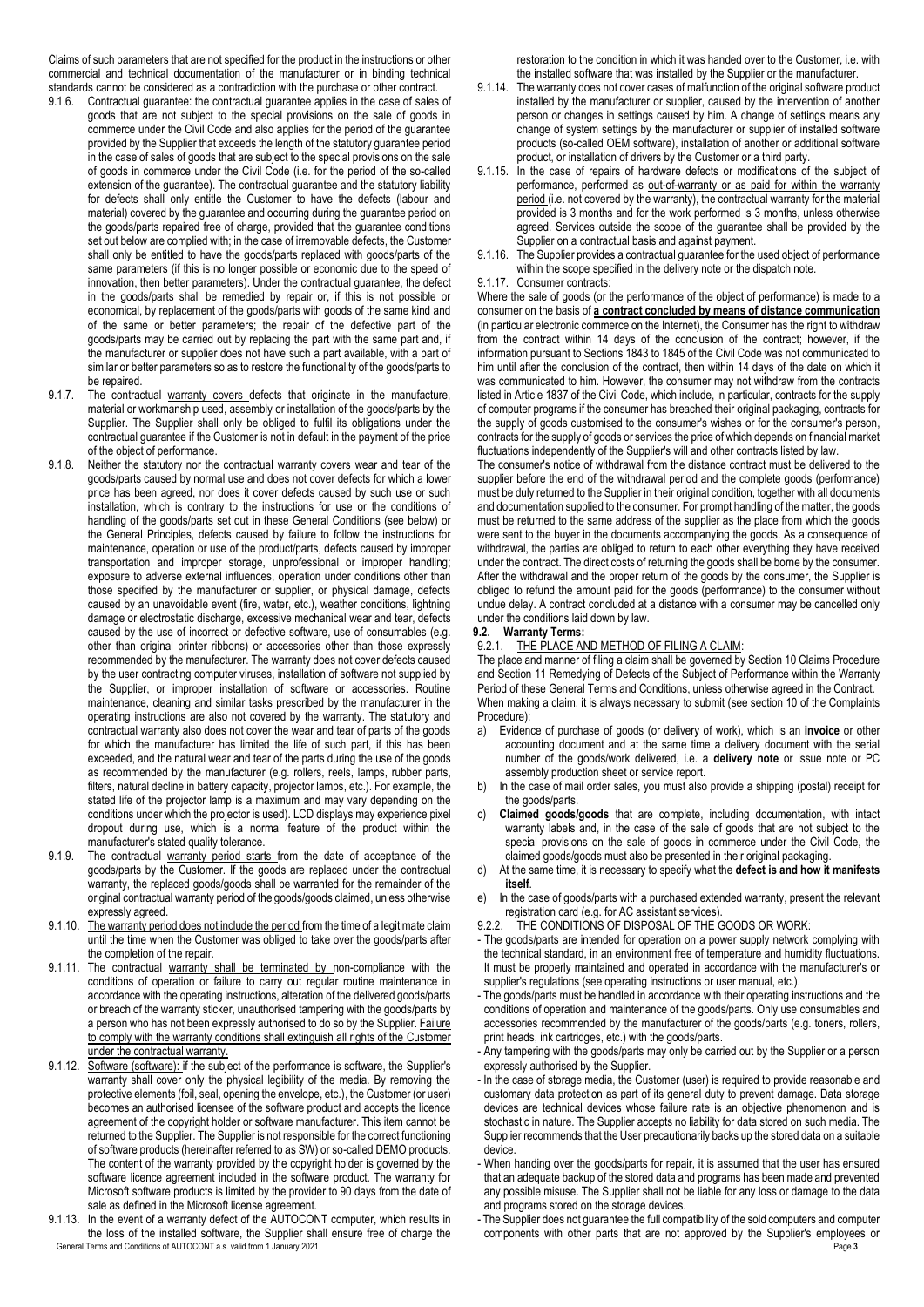persons authorized by the Supplier, nor with software applications whose functionality was not explicitly requested by the Customer in the order.

- The Supplier does not guarantee full functionality of the application software in versions that are not suitable (not created) for the operating system ordered or used by the Customer. The Supplier shall not be liable for any defects caused by limited functionality of application software that does not meet the condition specified in the previous sentence.
- If the Customer (user) requests that the Supplier install additional equipment or parts not supplied by the Supplier on the computer, the Customer's request may be granted, but the Supplier shall not be liable for any change in the nature of the goods caused thereby, nor for any defects or damage caused thereby, unless the Supplier approves their compatibility with the computer.
- 9.2.3. IN THE EVENT OF AN INDEPENDENT COMPLAINT (if the notified defect is not detected or if it is a defect not covered by the warranty), the Customer is obliged to pay the incurred transport and testing costs according to the current valid price list of the service centre that carries out warranty repairs of the equipment before taking over the equipment.

## **10. Complaints Procedure**

- 10.1. The Customer is obliged to arrange for an inspection of the object of performance as soon as possible after the moment of the transfer of the risk of damage to the object of performance (hereinafter referred to as the "moment of the transfer of the risk"). If the Customer does not inspect the object of performance or arrange for it to be inspected at the time of the passing of the risk, he may only claim for defects detectable during such inspection if he proves that the object of performance already had such defects at the time of the passing of the risk.
- 10.2. The Customer is obliged to notify the Supplier immediately of any defects thus identified. The Customer shall notify the Supplier of any defects that may have been discovered later by exercising professional care no later than the end of the guarantee period.
- 10.3. The Customer shall be obliged to claim (except for PC systems, AUTOCONT servers) by presenting the object of performance and by written notification (or by fax or e-mail) containing the most detailed specification of the defect found in the object of performance or may claim in person. The place of complaint shall be the Supplier's designated place of business or the place where the subject of performance was purchased by the Customer (exclusively for the subject of performance purchased for the Customer's own use). Items purchased for resale may only be claimed at the supplier's designated premises. For certain equipment that may be part of the subject of performance, the customer may file a claim directly with the manufacturer's authorised representative. Instructions from the manufacturer's authorised representative are enclosed with the goods. The place of claim is then determined by the manufacturer's authorised representative.
- 10.4. When claiming the subject of performance, the Customer is obliged to prove the Customer of the subject of performance from the Supplier by an invoice and at the same time a delivery note or a service report or a delivery note (with the serial number of the claimed subject of performance), for the PC system and the AUTOCONT server it is necessary to submit the production sheet of the PC assembly with the invoice.
- 10.5. In cases of complaints about the function of the PC system and AUTOCONT servers, the complaint can be filed with the supplier by telephone at the telephone numbers provided for this purpose or in person at the supplier's premises. When making a complaint, it is necessary to report the serial number of the PC system or server (see the production sheet of the PC assembly or the type label on the PC or server), as well as to describe the nature of the defect in as much detail as possible and to indicate the contact person of the customer (name, telephone, fax). The Supplier shall then ensure that the complaint is assessed and, in agreement with the Customer, take steps to remedy any defect in accordance with the provisions of paragraph 11 of these Conditions.
- 10.6. Due to the risk of possible damage to the object of performance during transport, the Supplier accepts for complaint only the object of performance preferably packed in the original packaging (the original packaging can be considered as the original packaging from an identical piece of the object of performance, where the serial number indicated on the packaging /possibly the serial number corrected by the Customer/ is identical to the serial number of the claimed object of performance). If the Customer does not deliver the object of performance in the original packaging, it is recommended to use other suitable packaging that meets the requirements of the transport of the goods. In those legal relationships which are not covered by the special provisions on the sale of goods in commerce under the Civil Code, the goods claimed must be submitted for claim in the original packaging. The Supplier is not obliged to accept the goods for claim settlement unless the Customer has handed them over with all parts and accessories.
- 10.7. If the provisions of Articles 10.4.-10.6. are complied with by the Customer, the Supplier's authorised person shall take over the object of performance for the settlement of the claim. If it is not possible for the Supplier's authorised person to decide on the acceptance of the complaint on the spot, he shall hand over the complained of object of performance to the Supplier's complaints department. The Customer shall be informed of the outcome of the complaint in the manner agreed with the Supplier (by telephone, fax or in writing), usually within one week of receipt of the object of performance for complaint handling. In the event of the need for an assessment of defects in the goods by an authorised representative of the manufacturer, the Supplier shall ensure that the complaint is assessed for validity, as a rule, within 2 weeks of receipt of the subject of performance.

## **11. Removal of defects in the subject of performance within the warranty period**

- 11.1. The Supplier is entitled to use third parties to provide warranty service.
- 11.2. Warranty service for complete AUTOCONT PC systems supplied by the Supplier (base unit, keyboard, mouse) is provided by the Supplier as standard according to the type of equipment. The terms of the above-standard service must be agreed in writing when concluding a separate service contract. Different types of warranty service are provided (included in the purchase price) depending on the computer model. The type of service is specified in the documents accompanying the purchased item. The Supplier provides the following types of HW warranty service (except for defects mentioned in paragraph 11.6.):
- Economic service (EKONOM): warranty repair of HW defects is carried out throughout the warranty period at the nearest service centre of the supplier.
- Standard service (STANDARD): warranty repair of HW defects is carried out in the first year at the place of installation and in addition to the cost of labour and spare parts, the Supplier also covers the cost of travel. For the remainder of the warranty period, warranty repair is carried out at the nearest service centre of the Supplier.
- Special service (SPECIAL): warranty repair of HW defects is carried out at the place of installation throughout the warranty period.
- Other service conditions are provided by the Supplier to the Customer on the basis of a separate contract. The Supplier shall, on the basis of the Customer's order, perform warranty service at the place of installation of the object of performance at the Customer's premises also outside the cases listed above. In this case, the Customer undertakes to pay the Supplier in cash the extra costs of the service intervention in the form of a service fee for the technician's trip in the amount specified in the Supplier's applicable price list.
- 11.3. The warranty service at the Customer's installation site is limited to the territory of the Czech Republic.
- 11.4. The basic unit of a particular PC system is defined by the list of parts listed in the basic unit paragraph in the manufacturing sheet of the PC assembly. The basic unit of a PC system usually consists of the following parts: system board (MB), processor (CPU), CPU cooler, memory (RAM), CD-ROM, FDD and HDD controller, graphics card (VGA), audio (sound card), network card, hard disk drive (HDD), floppy drive (FDD), power supply, PC case.
- 11.5. The above conditions for warranty service at the Customer's installation site apply to the base unit including the peripherals, keyboard and mouse built into the base unit by the Supplier, which together formed the subject of performance supplied by the Supplier. The conditions for warranty service at the customer's place of installation do not apply, for example, to software, monitors, peripherals, multimedia packages (kits), CD-R/RW recording drives, backup devices (e.g. DAT drives, magneto-optical recording devices, etc.) and devices added by the Customer.
- 11.6. For defects whose manifestations cannot be reproduced (randomly occurring defects), the time for diagnosis and repair of the defect is determined by agreement between the authorised persons of the Supplier and the Customer. If it is not possible to remedy such a defect at the Customer's premises, the Supplier shall remedy the defect after the relevant tests have been carried out at the service centre.
- 11.7. The Customer undertakes to create conditions for the Supplier or the entity authorized by the Supplier for the successful performance of the service intervention (allowing access to the premises, access to the equipment, access to the system, presence of its representative, etc.), as well as conditions for the completion of formalities necessary for the repair of the claimed defect.
- 11.8. The Supplier shall be entitled to withdraw from the warranty provided for the subject of performance, or for its individual parts, if it finds that the defect has been caused by a cause not covered by the warranty, or if it finds that the subject of performance, or part thereof, has been tampered with by an unauthorised person, i.e. by a person other than the Supplier or a person authorised by the Supplier. If the Supplier withdraws from the warranty, or if the Supplier finds that the claimed defect has been reported in an unauthorised manner, the Supplier shall be entitled to claim from the Customer reimbursement of the costs incurred by the Supplier in connection therewith, in the amount of the current valid price list of the Supplier, or the service centre that carries out warranty repairs of the equipment in question.

#### **12. License**

- 12.1. Copyright as well as other intellectual property rights relating to the software products, including manuals, handbooks and other documents distributed with the software products, remain vested in the respective entities as their holders and are not affected by this contractual relationship. The Customer shall only have the nonexclusive right to use the Software Products.
- 12.2. Customer shall not remove, alter, obscure or in any other way interfere with any copyright or other proprietary or other proprietary notices placed or stored on the Software Products, or any portion thereof, or documentation distributed with the Software Products.

## **13. Responsibility**

13.1. The Supplier shall be liable to the Customer for damages caused to the Customer by culpable breach of the Supplier's obligations under this contractual relationship. In particular, the Supplier shall not be liable to the Customer for damage incurred as a result of:

- maintenance of the object of performance by a person other than the Supplier or a body authorised by the Supplier;

- improper or inadequate use of the object of performance;

- use of the subject matter in other than the recommended environment.

13.2. The parties to this contractual relationship stipulate that the amount of foreseeable damages that may possibly arise from a breach of the supplier's obligations, as well as the total amount of compensation for damages, shall not exceed the price of the object of performance in respect of which the damaging event occurred, unless- a